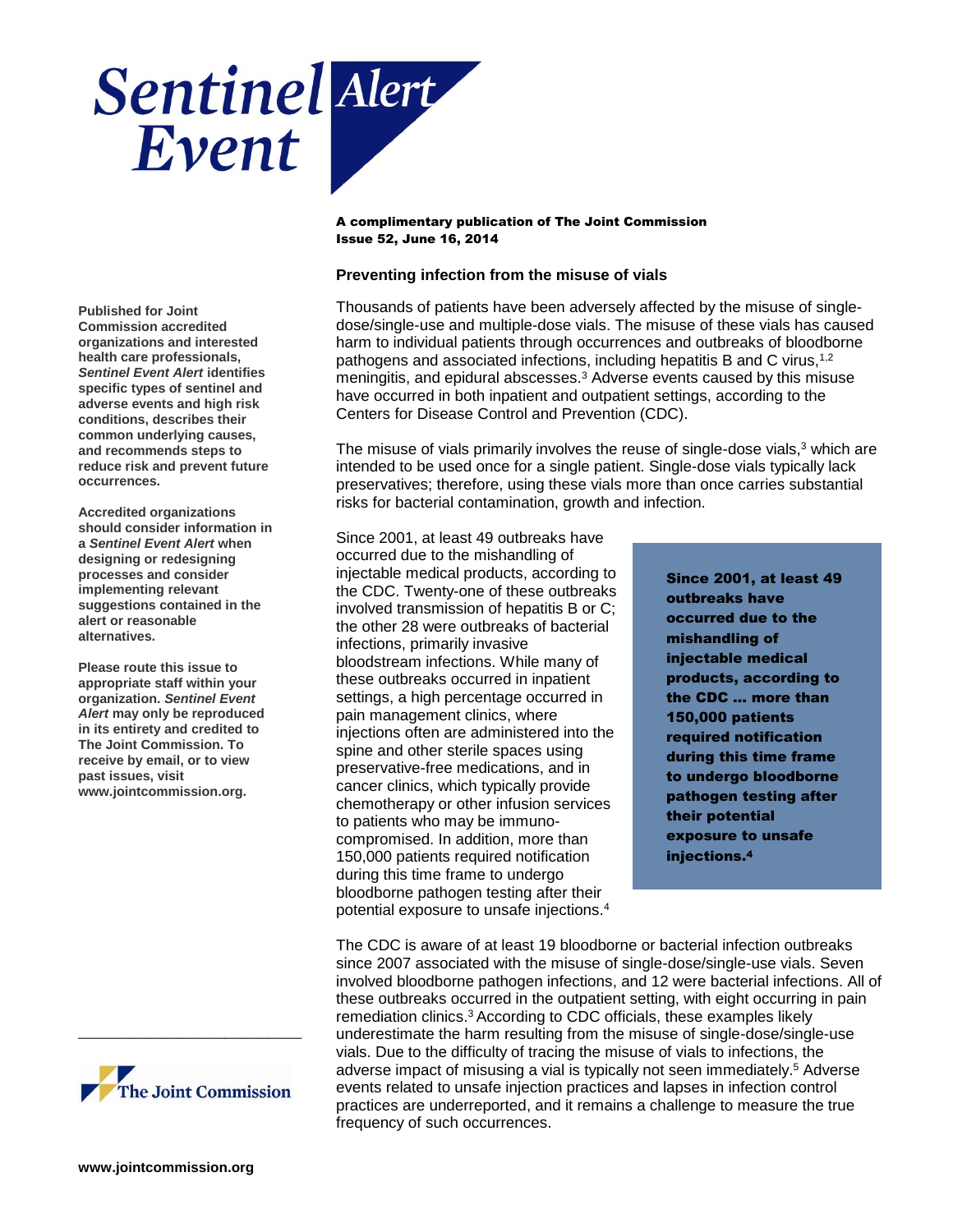While the misuse of disposable parenteral syringes and pen injectors also contribute to adverse events and outbreaks, this Alert will focus on the safe use of vials.

## **Causes and documentation of misuse**

A significant contributing factor to the misuse of vials is the lack of adherence to safe infection control practices and to aseptic techniques within health care organizations. For example, a survey of 5,446 health care practitioners found lapses in basic infection control practices relating to vial use. The results included:

- For single-dose/single-use vials, 6 percent admitted to sometimes or always using vials for multiple patients.
- For multiple-dose vials, 15 percent reported using the same syringe to re-enter a vial numerous times for the same patient; of that 15 percent, 6.5 percent reported saving vials for use on another patient.
- Of the 51 professionals who reported reusing a syringe to obtain an additional dose from a multiple-dose vial and then leaving it for use on another patient, about half (52.0%) were from the hospital setting.<sup>6</sup>

A study by the CDC and the Centers for Medicare & Medicaid Services (CMS) published in the *Journal of the American Medical Association (JAMA*) found that two-thirds of inspected CMS-certified ambulatory surgical centers had lapses in basic infection control practices. Twenty-eight percent of these facilities used medications in single-dose vials for multiple patients.<sup>7</sup>

In addition, some providers compromise safe infection control practices in attempts to prevent waste.<sup>5,6,8</sup> The compulsion to prevent waste is sometimes exacerbated by medication shortages or costs.<sup>3,5,9</sup> However, any cost savings achieved by preventing waste can quickly be offset by one or more adverse clinical outcomes. The medical literature contains many examples of individuals who acquired preventable bloodborne and bacterial infections.10-20 Some patients died from these infections, and many others required prolonged, sometimes life-long, treatment and follow-up care as a result. In other instances, underlying health conditions may have been exacerbated. In addition, there can be tremendous financial costs associated with treating infected patients or containing an outbreak, and providers causing harm face significant legal ramifications or disciplinary action.<sup>3</sup>

# **Recommendations and potential strategies for improvement**

While organizations are required by Joint Commission standards to safely dispense and administer medications (see next section for all related Joint Commission requirements), the accomplishment of these goals depends on preventative action taken by clinical staff who administer injections. Staff should always follow safe injection and infection control practices – including correct aseptic technique, hand hygiene and the one-time-only use of needles and syringes – along with the specific recommendations for single-dose/single-use vials and multiple-dose vials in this alert. Safe infection control practices always apply when transporting, storing, preparing and administering medications, solutions and related supplies. See the CDC's comprehensive injection safety resource: [http://www.cdc.gov/injectionsafety.](http://www.cdc.gov/injectionsafety)



The following recommendations and potential strategies can be used to help prevent the misuse of vials, thereby preventing the spread of infection.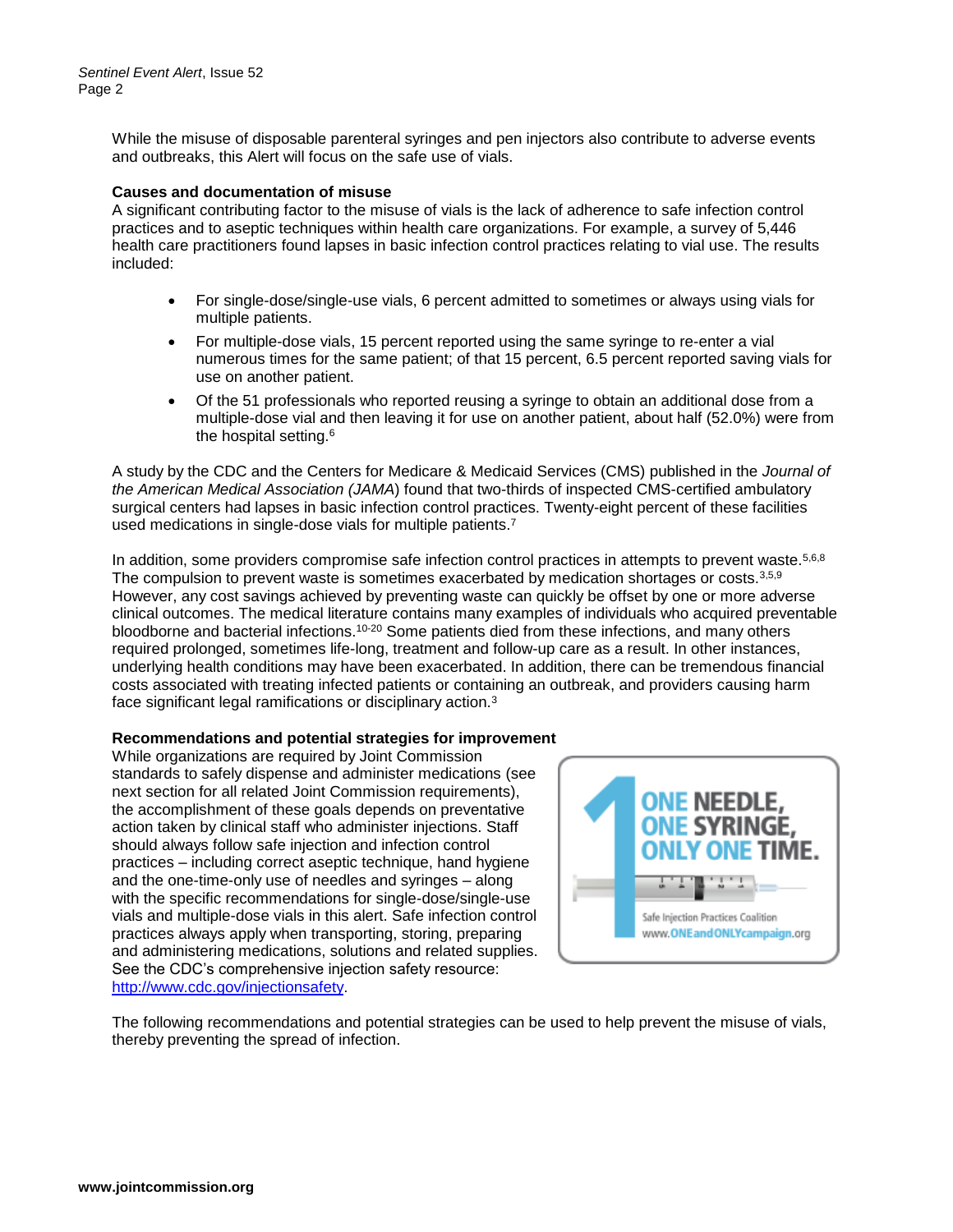## *Effective processes and procedures*

1. Develop and implement effective evidence-based organization-wide standardized policy and procedures for the prevention of the misuse of vials. The policy should apply to all staff who administer injections to patients, and should address the following:

Single-dose/single-use vials Multiple-dose vials

- Use a single-dose/single-use vial for a single patient during the course of a single procedure. Discard the vial after this single use; used vials should *never* be returned to stock on clinical units, drug carts, anesthesia carts, etc. The [One](http://www.oneandonlycampaign.org/)  [& Only Campaign](http://www.oneandonlycampaign.org/) from the CDC and Safe Injection Practices Coalition emphasizes ONE needle, ONE syringe, ONLY ONE time. Medications in single-dose/single-use vials lack antimicrobial preservatives and are therefore at greater risk to become contaminated and serve as a source of infection when used inappropriately. See [campaign resources,](http://www.oneandonlycampaign.org/content/audio-video) including video.
- If a single-dose/single-use vial must be entered more than once during a single procedure for a single patient to achieve safe and accurate titration of dosage, use a new needle and new syringe for each entry.<sup>21</sup> Note: USP 797 states that single-dose/single-use vials opened in less than ISO Class 5 air quality be used within one hour, with any remaining contents discarded. Single-dose/single-use vials opened in ISO Class 5 air quality can be used up to six hours.<sup>22</sup>
- Do not combine or pool leftover contents of single-dose/single-use vials. Do not store used single-dose/single-use vials for later use, no matter what the size of the vial. $3$
- Unopened single-dose/single-use vials may be repackaged into multiple single-dose/single-use containers (e.g. syringes), which should be properly labeled, including the expiration date and a beyond-use date (which is different from the manufacturer assigned expiration date). This repackaging should be performed only by qualified personnel in ISO Class 5 air conditions in accordance with standards in the United States Pharmacopeia General Chapter 797, Pharmaceutical Compounding - Sterile Preparations. Also, follow the manufacturer's recommendations pertaining to safe storage of that medication outside of its original container.<sup>3,22</sup>

All vials (single-dose/single-use and multiple-dose)

- Discard any vial if its sterility has been compromised or is questionable, including those having been placed on a used procedure tray or used during an emergency procedure – even if the vial is unopened/unused.<sup>24</sup>
- Select the smallest vial necessary when making purchasing and treatment decisions to reduce waste.<sup>3</sup>
- Urge manufacturers to produce vials in appropriate sizes to reduce waste. $27$

2. Conduct regular quality checks on clinical units to look for open vials.

- Only vials clearly labeled by the manufacturer for multiple dose use can be used more than once.
- Limit the use of a multiple-dose vial to only a single patient, whenever possible, to reduce the risk of contamination.23,24,25
- When multiple-dose vials are used more than once, use a new needle and new syringe for each entry.<sup>23</sup>Do not leave needles or other objects in vial entry diaphragms between uses, as this may contaminate the vial's contents.<sup>23</sup>
- Disinfect the vial's rubber septum before piercing by wiping (and using friction) with a sterile 70 percent isopropyl alcohol,<sup>22</sup> ethyl/ethanol alcohol, iodophor,<sup>26</sup> or other approved antiseptic swab. Allow the septum to dry before inserting a needle or other device into the vial.<sup>24</sup>
- Once a multiple-dose vial is punctured, it should be assigned a "beyond-use" date. The beyonduse date for an opened or entered (e.g., needlepunctured) multiple-dose container with antimicrobial preservatives is 28 days, unless otherwise specified by the manufacturer.
- Store multiple-dose vials outside the immediate patient treatment area; observe the manufacturer's storage recommendations.<sup>24</sup>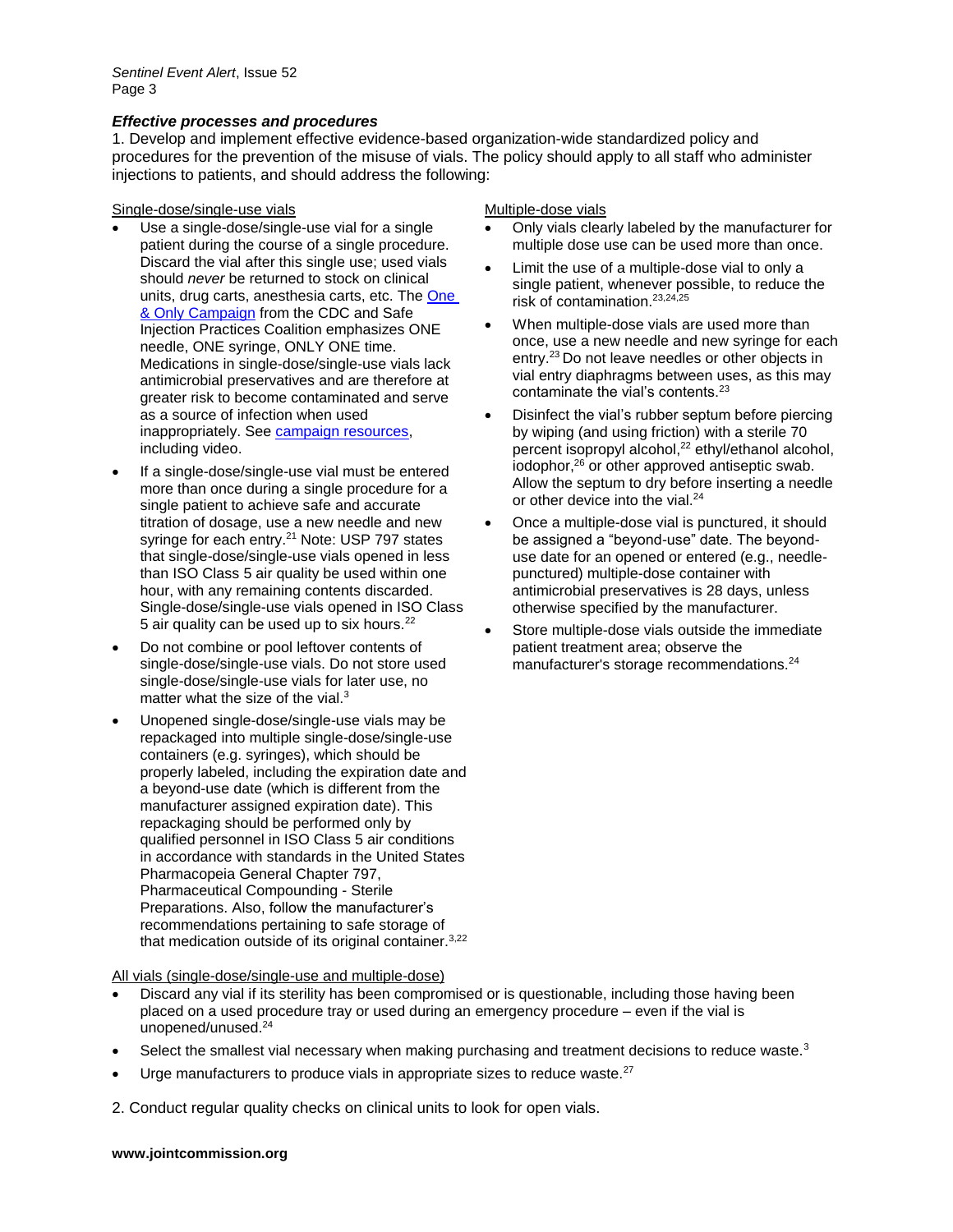# *Training and education*

3. Provide annual education on injection safety and on preventing the misuse of vials for all staff who administer injections, including new or temporary staff. Education should include how to recognize and report known breaches of safe injection and infection control practices with vials, such as the use of a single-dose/single-use vial on more than one patient either accidentally (human error) or due to a mistaken belief that the breach was not significant or was justified (at-risk behavior). Staff education should aim to reduce gaps in knowledge regarding safe injection and infection control practices, and to reduce staff tolerance of behavioral choices that may place patients or others at risk of harm, such as using a single-dose vial of medication for multiple patients.

4. Before discharge, provide injection safety education to patients and caregivers who will use injectable medical products as part of a home health regimen. Use teach-back methods to assure understanding.

#### *Safety culture*

5. Emphasize that all staff are responsible for reporting risks, errors (including near misses), and adverse events. Create a culture within which the reporting of unsafe injection and infection control practices or near misses is viewed as a necessary step to improve safety.

6. Report clusters of infections or other adverse events to the appropriate local and state public health authorities. While reporting of adverse events is usually voluntary, outbreak reporting is typically required by state public health departments. Failure to report illness clusters to public health authorities can result in delays in recognition of disease outbreaks and in implementation of control measures. Incidents of adverse events associated with the misuse of vials can be reported to:

- The Joint Commission, in accordance with its [Sentinel Event policy](http://www.jointcommission.org/assets/1/6/CAMH_2012_Update2_24_SE.pdf)
- [FDA Adverse Event Reporting System](http://www.fda.gov/Drugs/GuidanceComplianceRegulatoryInformation/Surveillance/AdverseDrugEffects/default.htm) (FAERS)
- Appropriate state agencies (reporting may be mandatory in some states). See [reportable conditions by state](http://www.cste.org/?StateReportable)
- State health departments, if multiple patients are involved.
- Appropriate patient safety organizations (PSOs), such as ECRI Institute's or the Institute for [Safe Medication Practices'](http://www.ismp.org/reporterrors.asp) (ISMP) National Medication Errors Reporting Program

7. When unsafe injection and infection control practices are identified, assess potential harm to patients and, if warranted, notify patients and test for bloodborne pathogens. Actions for notifying patients should be discussed with local and state public health authorities.

## **Related Joint Commission requirements**

Reference the [Standards FAQ for MM.03.01.01,](http://www.jointcommission.org/standards_information/jcfaqdetails.aspx?StandardsFAQId=143&StandardsFAQChapterId=76)  [Element of Performance \(EP\) 7,](http://www.jointcommission.org/standards_information/jcfaqdetails.aspx?StandardsFAQId=143&StandardsFAQChapterId=76) which requires organizations to re-label multiple-dose vials with a revised expiration date (that is, a beyond-use date) once staff opens or punctures a multiple-dose vial. Therefore, The Joint Commission requires a 28-day expiration date for multiple-dose vials from the date of opening or puncture, unless the manufacturer specifies otherwise (shorter or longer). In any case, the original expiration date printed on the vial cannot be extended. If the manufacturer's original expiration date is earlier than the



revised expiration date, the earlier date must be used. *Note: Storage time limits for single-dose/single-use vials are defined by USP 797 (depending on the environment in which they are punctured) or the manufacturer – whichever is shorter.*<sup>22</sup>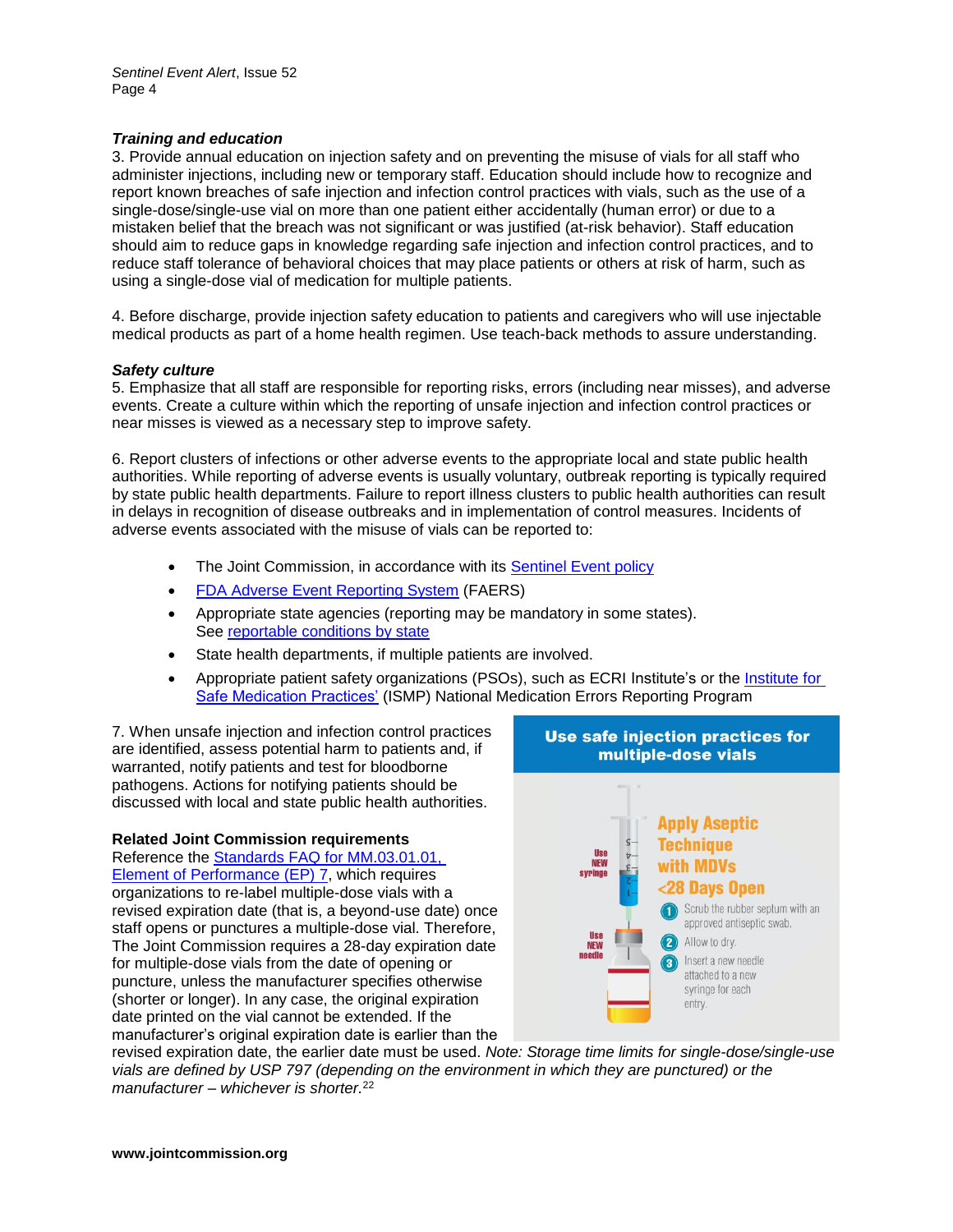*Sentinel Event Alert*, Issue 52 Page 5

See other relevant [Joint Commission requirements:](http://www.jointcommission.org/assets/1/6/SEA_vials_TJC_requirements.pdf) HR.01.05.03 (staff education and training), IC.01.04.01 (setting goals to minimize infection), IC.01.05.01 (infection prevention and control plan), IC.02.01.01 (infection prevention and control plan implementation), LD.04.04.05 (organizational patient safety program), MM.03.01.01, EP 10 (providing medications in the most ready-to-administer form)<sup>\*</sup>, MM.05.01.11 (safe medication dispensing)\*, MM.06.01.01 (safe medication administration), and MM.08.01.01 (medication management system evaluation).

\* These requirements do not apply to some accreditation programs. MM.03.01.01 EP 10 does not apply to the Ambulatory Care or Nursing Care Center programs. However, MM.05.01.15 EP 1 does apply to the Nursing Care Center program, and it covers providing medications in the most ready-to-administer form. In addition, while MM.05.01.11 does not apply to most centers accredited under the Nursing Care Center program, it does apply to Veterans Affairs Community Living Centers (CLC), which are accredited under the Nursing Care Center program.

#### **References**

1. Thompson ND, et al: Nonhospital health care-associated hepatitis B and C virus transmission: United States, 1998-2008. *Annals of Internal Medicine* 2009;150:33-9.

2. Thompson ND, et al: A review of hepatitis B and C virus infection outbreaks in healthcare settings, 2008-2009: opening our eyes to viral hepatitis as a healthcare- associated infection. Final program and abstracts, Fifth Decennial International Conference on Healthcare-Associated Infection March 18-22, 2010. Atlanta, Ga. Society for Healthcare Epidemiology of America, 2010. Abstract 396. Summary available at:<https://shea.confex.com/shea/2010/webprogram/Paper1744.html> (accessed September 20, 2013).

3. Centers for Disease Control and Prevention: CDC's Position: Protect patients against preventable harm from improper use of single-dose/single-use vials. May 2, 2012[. http://www.cdc.gov/injectionsafety/cdcposition-singleusevial.html](http://www.cdc.gov/injectionsafety/cdcposition-singleusevial.html) (accessed September 20, 2013).

4. Centers for Disease Control and Prevention, *Morbidity and Mortality Weekly Report (MMWR):* CDC Grand Rounds: Preventing Unsafe Injection Practices in the U.S. Health-Care System. May 31, 2013, 62(21);423-425. <http://www.cdc.gov/mmwr/preview/mmwrhtml/mm6221a3.htm> (accessed February 25, 2014).

5. Stokowski LA: Single-use vials – the debate continues. *Medscape,* December 11, 2012.

6. Pugliese G, et al: Injection practices among clinicians in United States health care settings. *American Journal of Infection Control,* December 2010;38(10):789-797.

7. Schaefer MK, et al. Infection Control Assessment of Ambulatory Surgical Centers. *Journal of the American Medical Association.* 2010;303(22):2273-2279.<http://jama.jamanetwork.com/article.aspx?articleid=186038> (accessed February 28, 2014).

8. Single-use devices, *Environment of Care News*, May/June 2000;3(3):1-3.

9. Silberzweig JE, et al: Society of Interventional Radiology position statement on injection safety: improper use of singledose/single-use vials, *Journal of Vascular and Interventional Radiology* 2013;24:111–112.

10. Macedo de Oliveira A, et al: An outbreak of hepatitis C virus infections among outpatients at a hematology/oncology clinic. *Annals of Internal Medicine,* 2005;142:898-902.

11. Maki DG and Crnich CJ: History forgotten is history relived: nosocomial infection control is also essential in the outpatient setting. *Archives of Internal Medicine,* 2005;165:2565-2567.

12. Outbreak of mesotherapy-associated skin reactions – District of Columbia area, Jan.-Feb. 2005, CDC *Morbidity and Mortality Weekly Report,* November 11, 2005;54(44):1127-1130.

<http://www.cdc.gov/mmwr/preview/mmwrhtml/mm5444a4.htm> (accessed October 30, 2013).

13. Jain SK, et al: Nosocomial malaria and saline flush. *Emerging Infectious Diseases,* July 2005;11(7).

14. Transmission of hepatitis B and C viruses in outpatient settings – New York, Oklahoma, and Nebraska, 2000-2002. CDC *Morbidity and Mortality Weekly Report,* September 26, 2003;52(38).

<http://www.cdc.gov/mmwr/preview/mmwrhtml/mm5238a1.htm> (accessed October 30, 2013).

15. Comstock RD et al: A large nosocomial outbreak of hepatitis C and hepatitis B among patients receiving pain remediation treatments. *Infection Control and Hospital Epidemiology,* 2004;25:576-583.

16. Samandari T, et al: A large outbreak of hepatitis B virus infections associated with frequent injections at a physician's office. *Infection Control and Hospital Epidemiology,* 2005;26:745-50.

17. Patel PR, et al: Hepatitis C virus infections from a contaminated radiopharmaceutical used in myocardial perfusion studies. *Journal of the American Medical Association,* 2006;296(16):2005-2011.

18. Greeley RD, et al: Hepatitis B outbreak associated with a hematology-oncology office practice in New Jersey, 2009. *American Journal of Infection Control,* October 2011;39(8):663-70.

19. U.S. Department of Health and Human Services, Food and Drug Administration: FDA Alerts Health Care Professionals of Infection Risk from Repackaged Avastin Intravitreal Injections,

<http://www.fda.gov/drugs/drugsafety/ucm270296.htm> (accessed October 30, 2013).

20. Invasive *Staphylococcus aureus* infections associated with pain injections and reuse of single-dose vials – Arizona and Delaware, 2012. CDC *Morbidity and Mortality Weekly Report,* July 13, 2012;61(27):501-504.

[http://www.cdc.gov/mmwr/preview/mmwrhtml/mm6127a1.htm?s\\_cid=mm6127a1\\_w](http://www.cdc.gov/mmwr/preview/mmwrhtml/mm6127a1.htm?s_cid=mm6127a1_w) (accessed October 30, 2013).